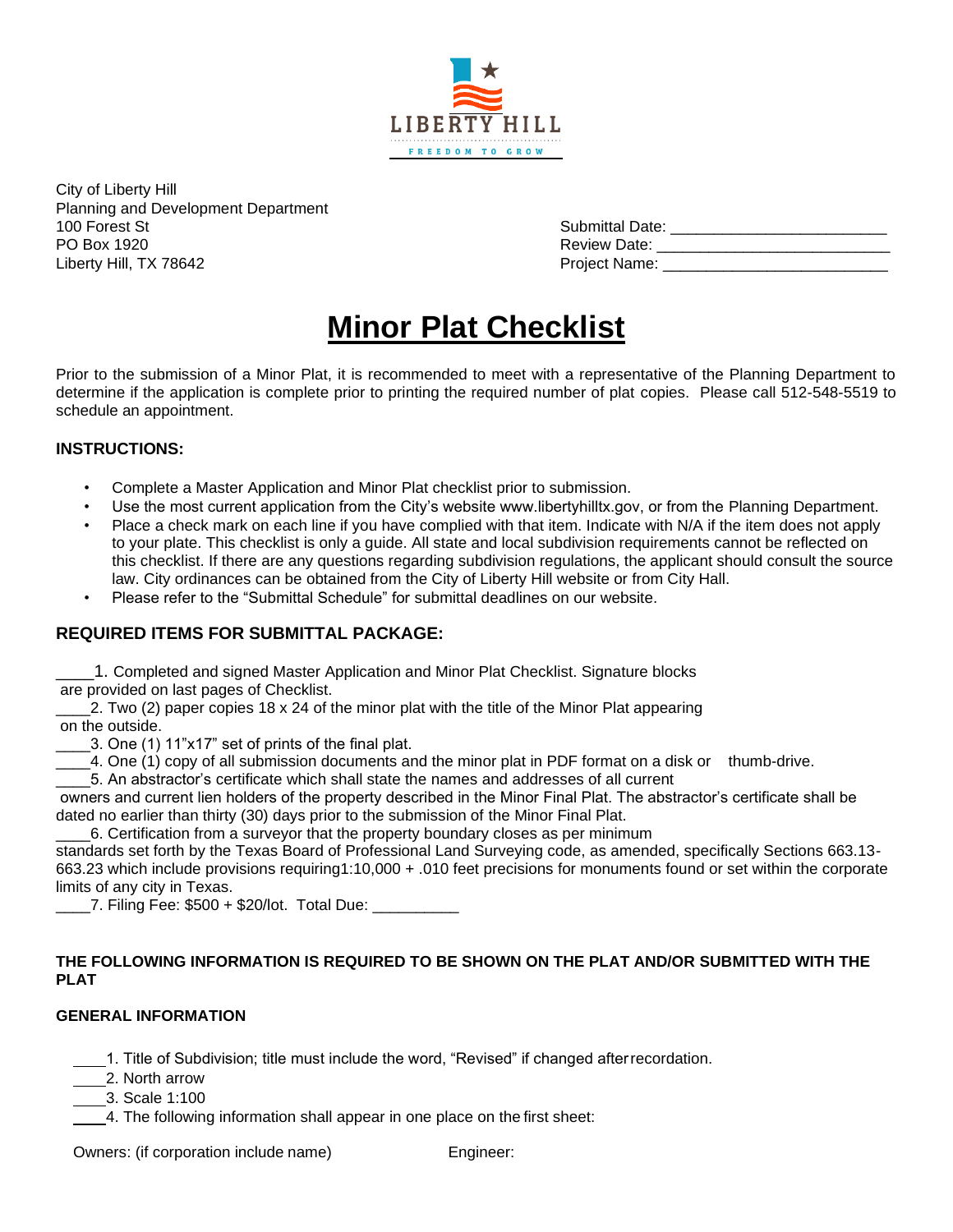Surveyor: Submittal Date:

Acreage: Number of Blocks: Patent Survey: Number of Lots:

5. Location map with North arrow

6. Boundary survey with bearings and distances

7. Streets with complete curve data

**8. Point of beginning labeled and described in a metes and bounds description** 

9. A metes and bounds description, tied to corner of original survey and across adjacent streets to determine right-of-way width.

10. Monumentation (see requirements contained in this Development Packet)

11. Lot and block lines

12. Numbers on all proposed lots and letters on proposed blocks

13. Dimensions for front, rear, and side lot lines

14. Depiction of 100 year floodplain; if the tract is not in the 100 year floodplain, a plat note stating such must be shown

15. Dashed lines showing the names and widths of adjacent land subdivisions, lot lines, streets, easements, water courses

16. Street right-of-way widths must be labeled and reflect the City of Liberty Hill Master Transportation Plan

17. All existing physical features within the area being subdivided, such as existing water courses, railroads, width of streets, alleys, easements, etc.

18. Designation of any special purpose lots (i.e., park, landscaping, detention, ROW, etc.); labeled and shown in acres.

19. Plat note stating: Building setbacks shall be in accordance with Chapter 4, Zoning and Lot Design Standards, City of Liberty Hill Unified Development Code.

20. Plat note stating: Sidewalks shall be constructed in accordance with Chapter 5, Subdivisions & Public Improvements, City of Liberty Hill Unified Development Code.

21. Plat note stating: No obstructions, including but not limited to fencing or storage, shall be permitted in any drainage easements shown hereon.

22. Plat note stating: A ten foot (10') PUE abutting and along the street side property line is hereby dedicated for all street side property lots shown hereon.

23. Signed and notarized certificate of ownership, consent, restrictions, and dedications contained therein.

#### **SIGNATURE BLOCKS:**

#### **IF THERE ARE LIEN HOLDERS:**

#### **Signature Block for Corporate Entity**

#### THE STATE OF TEXAS {COUNTY OF WILLIAMSON}

That [Name of corporate entity], a [State of Formation] [type of corporate entity], as the owner of that certain acre tract of land recorded in Volume , Page , of the Official Records of Williamson County, Texas do hereby dedicate to the public forever use of the streets, alleys, easements and all other lands intended for public dedication as shown hereon to be known as subdivision.

[NAME OF CORPORATE ENTITY]

\_\_\_\_\_\_\_\_\_\_\_\_\_\_\_\_\_\_\_\_\_\_\_\_\_\_\_\_\_\_\_\_\_ [Name of authorized officer] [Title of officer]

\_\_\_\_\_\_\_\_\_\_\_\_\_\_\_\_\_\_\_\_\_\_\_\_\_\_\_\_\_\_\_\_\_

THE STATE OF TEXAS {COUNTY OF WILLIAMSON}

This instrument was acknowledged before me on the day of \_\_\_\_\_\_\_\_\_\_\_\_\_\_\_\_\_\_\_\_, 20 , by [Name of authorized officer], as [Title of officer] of [Name of corporate entity], a [State of Formation] [type of corporate entity], on behalf of said [Name of corporate entity].

Notary Public State of Texas Printed Name: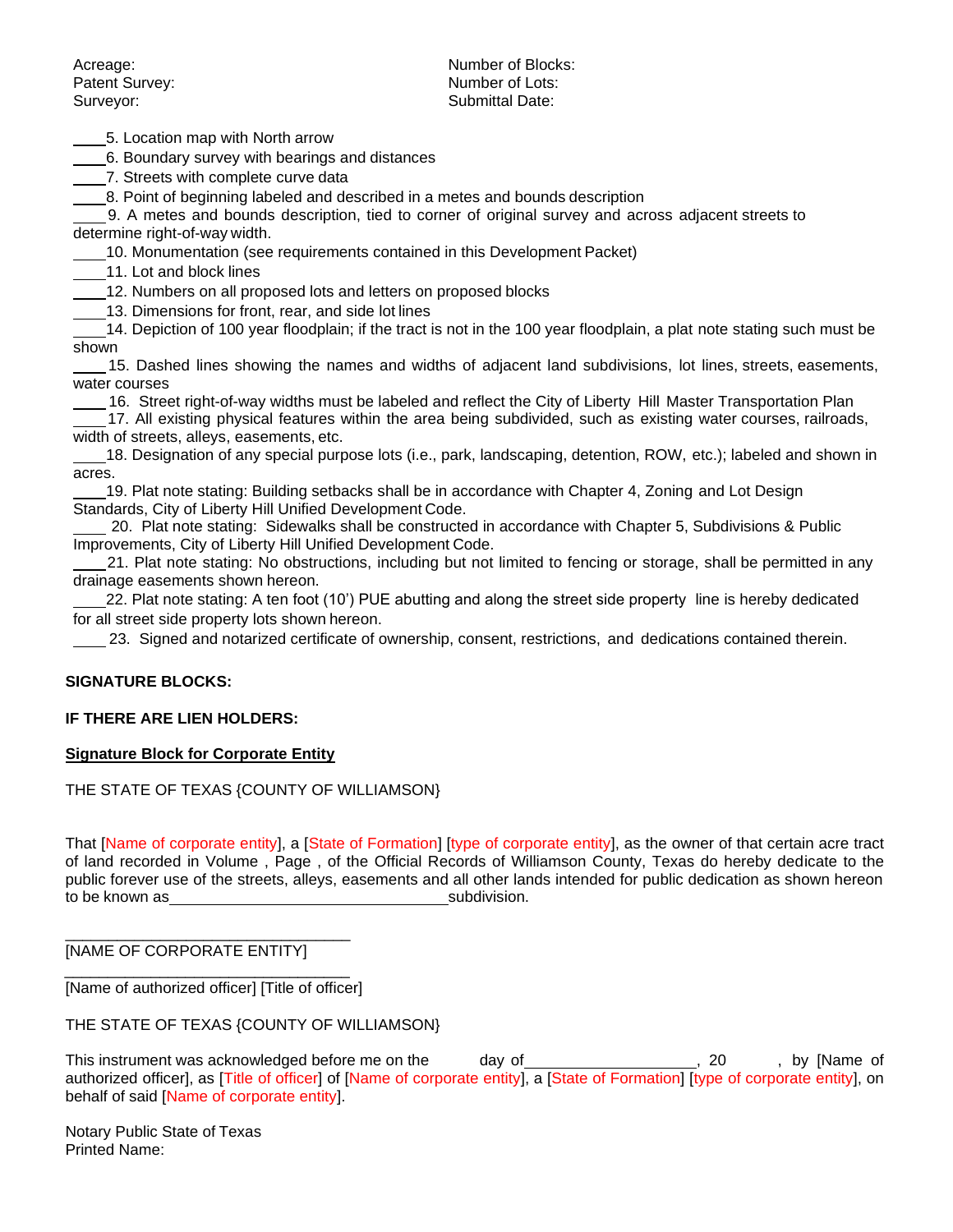#### THE STATE OF TEXAS {COUNTY OF WILLIAMSON}

That I https://www.mathbook.com/sites-tract of land recorded in Volume , Page , of the Official Records of Williamson County, Texas do hereby dedicate to the public forever use of the streets, alleys, easements and all other lands intended for public dedication as shown hereon to be known as subdivision.

[Name of Owner]

THE STATE OF TEXAS {COUNTY OF WILLIAMSON}

\_\_\_\_\_\_\_\_\_\_\_\_\_\_\_\_\_\_\_\_\_\_\_\_\_\_\_\_\_\_\_\_\_\_\_\_\_\_\_\_

This instrument was acknowledged before me on the day of day of 100 , 20 , by, Notary Public State of Texas Printed Name: My Commission Expires:

AND

#### THE STATE OF TEXAS {COUNTY OF WILLIAMSON}

| That           | the Lien Holder of that certain                                                                                           |  | acre tract of land recorded in |
|----------------|---------------------------------------------------------------------------------------------------------------------------|--|--------------------------------|
| Volume<br>Page | , of the Official Records of Williamson County, Texas do hereby consent to the subdivision of                             |  |                                |
| that certain   | acre tract of land situated in the City of Liberty Hill, Williamson County, Texas, and do                                 |  |                                |
|                | further herby join, approve, and consent to the dedication to the public forever use of the streets, alley, easements and |  |                                |
|                | all other lands intended for public dedication as shown hereon.                                                           |  |                                |
|                | $\Delta$                                                                                                                  |  |                                |

(Name of Lien Holder)

By: (Typed Name) and the set of the set of the set of the set of the set of the set of the set of the set of the set of the set of the set of the set of the set of the set of the set of the set of the set of the set of the

#### **IF THERE ARE NO LIEN HOLDERS:**

**Signature Block for Corporate Entity**

#### THE STATE OF TEXAS {COUNTY OF WILLIAMSON}

That [Name of corporate entity], a [State of Formation] [type of corporate entity], as the owner of that certain acre tract of land recorded in Volume , Page , of the Official Records of Williamson County, Texas do hereby certify that there are no lien holders and dedicate to the public forever use of the streets, alleys, easements and all other lands intended for public dedication as shown hereon to be known as subdivision.

#### **[NAME OF CORPORATE ENTITY]**

[Name of authorized officer] [Title of officer]

THE STATE OF TEXAS {COUNTY OF WILLIAMSON}

This instrument was acknowledged before me on the \_\_\_\_\_day of \_\_\_\_\_\_\_\_\_\_\_\_\_\_\_\_\_\_\_, 20 , by [Name of authorized officer], as [Title of officer] of [Name of corporate entity], a [State of Formation] [type of corporate entity], on behalf of said [Name of corporate entity]. Notary Public State of Texas Printed Name: My Commission Expires: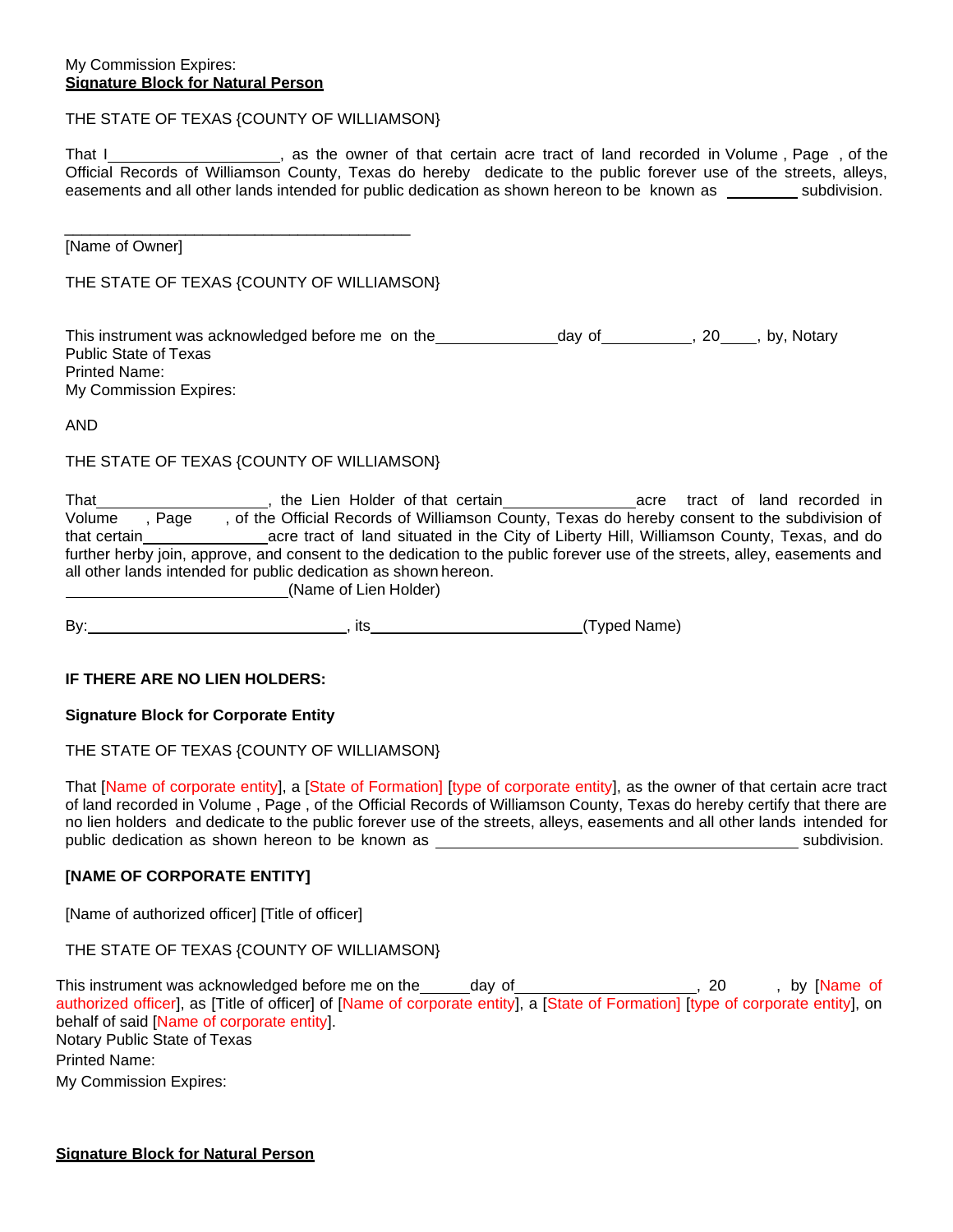# THE STATE OF TEXAS {COUNTY OF WILLIAMSON}

| That I_______________________, as the owner of that certain acre tract of land recorded in Volume, Page, of<br>the Official Records of Williamson County, Texas do hereby certify that there are no lien holders and dedicate to the<br>public forever use of the streets, alleys, easements and all other lands intended for public dedication as shown hereon<br>[Name of Owner]<br>THE STATE OF TEXAS {COUNTY OF WILLIAMSON} |
|---------------------------------------------------------------------------------------------------------------------------------------------------------------------------------------------------------------------------------------------------------------------------------------------------------------------------------------------------------------------------------------------------------------------------------|
|                                                                                                                                                                                                                                                                                                                                                                                                                                 |
| This instrument was acknowledged before me on the________________day of__________, 20____, by Notary Public<br>State of Texas<br><b>Printed Name:</b><br>My Commission Expires: AND                                                                                                                                                                                                                                             |
| THE STATE OF TEXAS {COUNTY OF WILLIAMSON}                                                                                                                                                                                                                                                                                                                                                                                       |
| acre tract of land situated in the City of Liberty Hill, Williamson County, Texas, and do<br>further herby join, approve, and consent to the dedication to the public forever use of the streets, alley, easements and<br>all other lands intended for public dedication as shown hereon.<br>_________________________________(Name of Lien Holder)                                                                             |
| By: (Typed Name) (By: 1992)                                                                                                                                                                                                                                                                                                                                                                                                     |
| THE STATE OF TEXAS {<br><b>COUNTY OF WILLIAMSON {</b>                                                                                                                                                                                                                                                                                                                                                                           |
| This instrument was acknowledged before me on the _________________day of __________, 20____, by, Notary Public<br>State of Texas<br><b>Printed Name:</b><br>My Commission Expires:                                                                                                                                                                                                                                             |
| Certificate, signature, and seal of licensed survevor who surveved the land.<br>Use the following format:                                                                                                                                                                                                                                                                                                                       |
| THE STATE OF TEXAS {COUNTY OF WILLIAMSON}                                                                                                                                                                                                                                                                                                                                                                                       |
| That I______________________, do hereby certify that I prepared this plat from an actual and accurate on the ground<br>survey of the land and that the corner monuments shown thereon were properly placed under my personal supe<br>in accordance with Chapter 5, Subdivisions, Public Improvements, City of Liberty Hill Unified Development Code.                                                                            |
| Signature and Seal of Licensed Surveyor<br>Date                                                                                                                                                                                                                                                                                                                                                                                 |
| Certificate, signature, and seal of a registered professional engineer.                                                                                                                                                                                                                                                                                                                                                         |
| Use the following format:                                                                                                                                                                                                                                                                                                                                                                                                       |
| THE STATE OF TEXAS {COUNTY OF WILLIAMSON}                                                                                                                                                                                                                                                                                                                                                                                       |
| That I, Internal Chapter 5, the offereby certify that the information on this plat complies with Chapter 5, Subdivisions, Public Improvements, City of Liberty Hill Unified Development Code and the Design and Construction<br>Standards adopted by the City of Liberty Hill, Texas.                                                                                                                                           |
| Signature and Seal of Licensed Engineer<br>Date                                                                                                                                                                                                                                                                                                                                                                                 |
| Certificate of approval to be signed by City Manager or designee.<br>Use the following format:                                                                                                                                                                                                                                                                                                                                  |